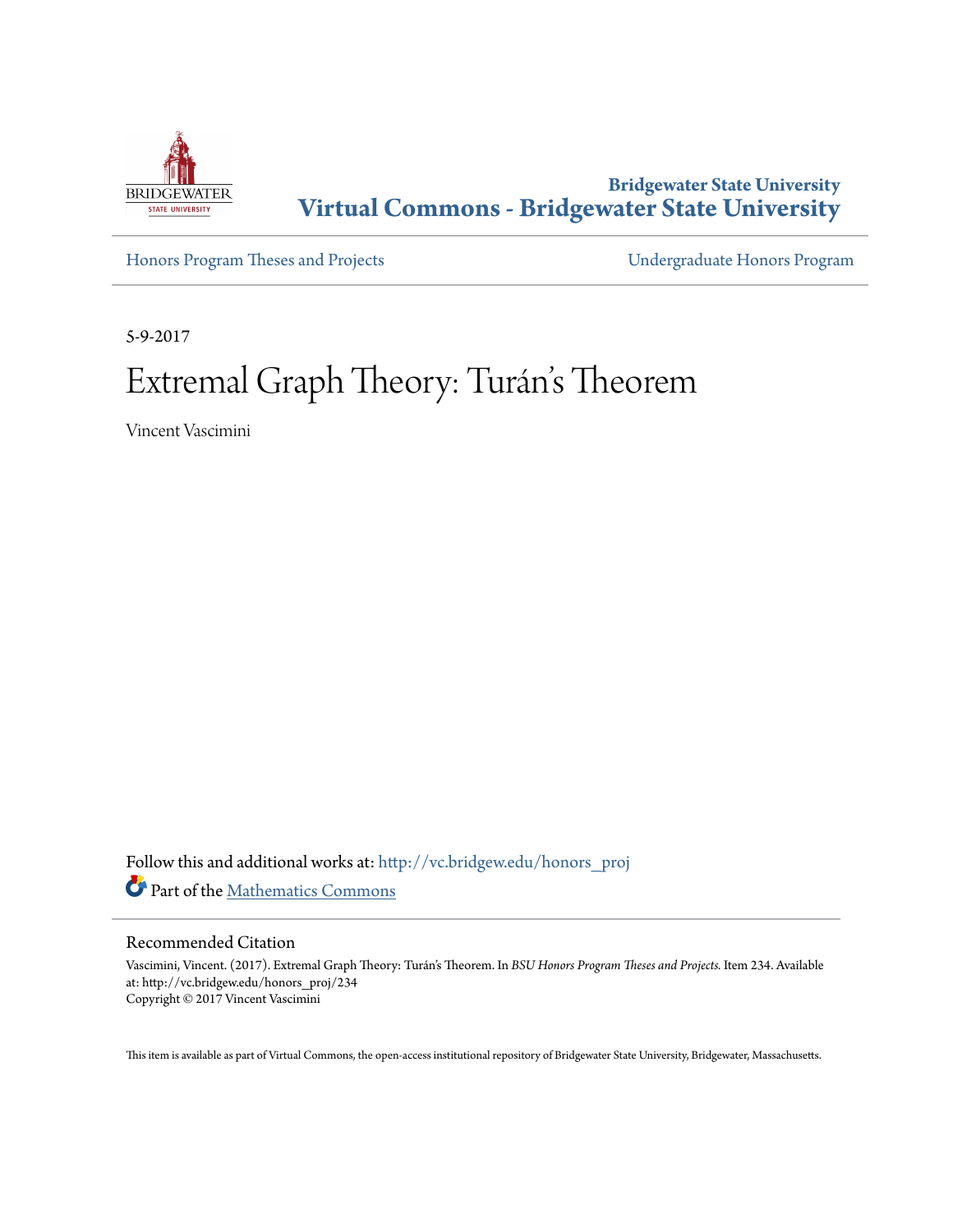Extremal Graph Theory: Turán's Theorem

Vincent Vascimini

Submitted in Partial Completion of the Requirements for Departmental Honors in Mathematics

Bridgewater State University

May 9, 2017

Dr. Shannon Lockard, Thesis Director Dr. John Pike, Committee Member Dr. Stephen Flood, Committee Member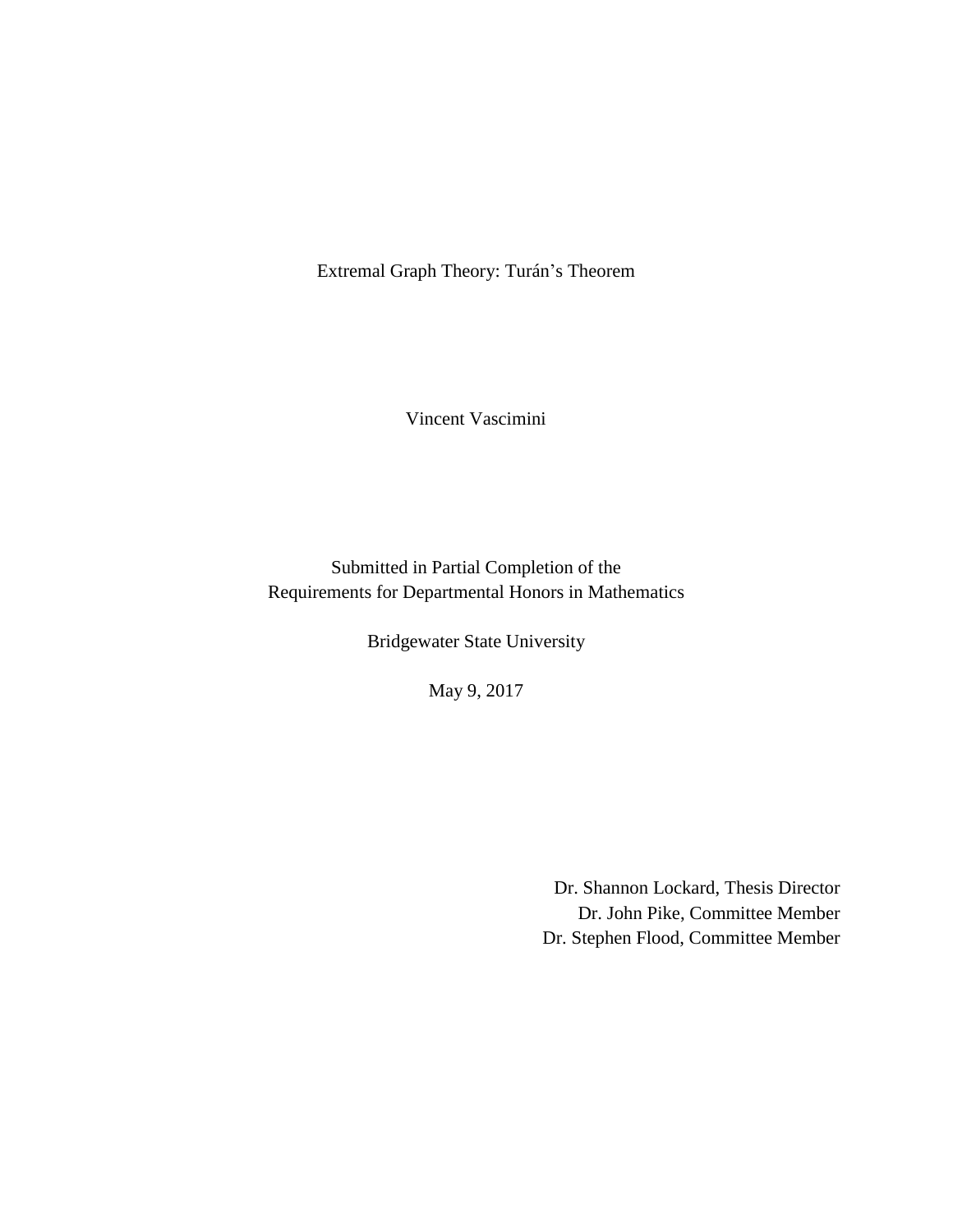## Extremal Graph Theory: Turán's Theorem

Vincent Vascimini

May 9, 2017

#### 1 History of Turán's Theorem

Extremal graph theory is a branch of graph theory that involves finding the largest or smallest graph with certain properties. Extremal graph theory began with this question [3]: if we have a graph of order  $n$ , what is the maximum size allowed so that it does not contain a triangle? A graph  $G = (V, E)$  is a set of vertices V together with a set of edges  $E$ . A triangle is simply a graph with 3 vertices and 3 edges. We call the number of vertices of a graph G the order of  $G$ , and the number of edges in  $G$  the *size* of  $G$ . Consider a graph  $G$  of order  $n = 4$  and size  $m = 4$  as in Figure 1.



Figure 1: Graph G of order  $n = 4$  and size  $m = 4$ .

This graph is a cycle of order 4, denoted  $C_4$ . Clearly  $G$  does not contain a triangle. However, if we were to add one more edge to  $G$ , then no matter where we attempt to put the edge we are guaranteed to create a triangle (see Figure 2).



Figure 2: Graphs of order  $n = 4$  and size  $m = 5$  that contain a triangle.

In fact, in any graph with 4 vertices and 5 edges we are forced to have a triangle. This is easier to see for a graph of relatively small order. In this case there are only six different labeled graphs with 4 vertices and 5 edges, as seen in Figure 3.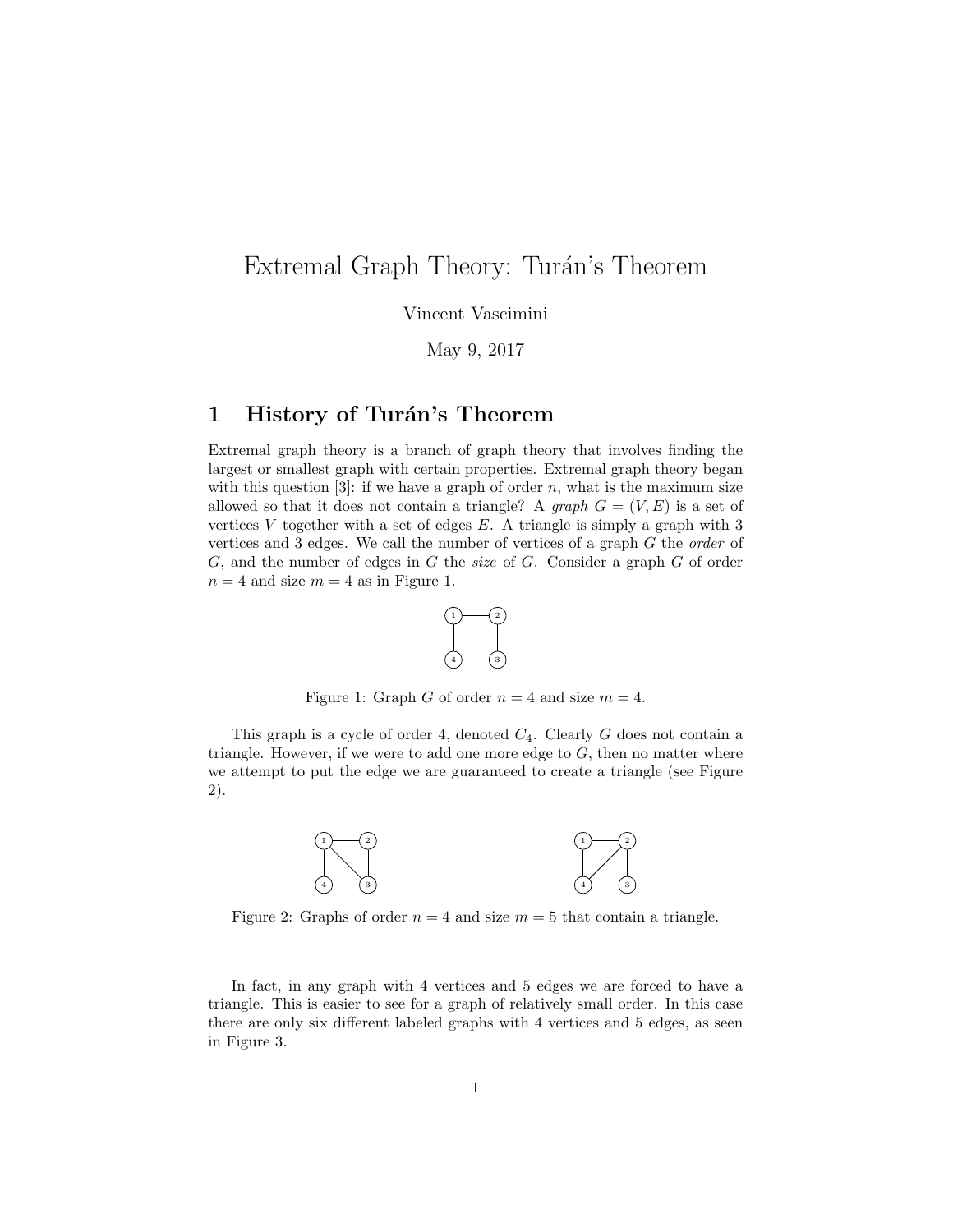

Figure 3: All labeled graphs of order  $n = 4$  and size  $m = 5$ .

Therefore, we see that for a graph of order  $n = 4$ , the maximum number of edges so that the graph does not have to contain a triangle is  $m = 4$ .

This question was answered in general by Mantel, a Dutch mathematician, in 1907 [3]. Mantel gave a lower bound on the number of edges in a graph so that it must contain a triangle.

**Theorem 1.1.** (Mantel, [3]) If G is a graph of order  $n \geq 3$  and size  $m > \left\lfloor \frac{n^2}{4} \right\rfloor$  $\frac{i^2}{4}$ , then G contains a triangle.

Notice that for the graph G in Figure 1, the number of edges  $m = 4$  is not greater than  $\frac{4^2}{4}$  $\left| \frac{d^2}{4} \right| = 4$ . However, if we add one more edge to have 5 edges, then 5 is indeed greater than 4, so by Theorem 1.1 we are guaranteed to have a triangle as we saw in Figure 2.

Similarly, consider a graph H of order  $n = 5$ . First, note that  $\frac{n^2}{4}$  $\frac{u^2}{4}$  =  $\frac{5^2}{2}$  $\left|\frac{b^2}{4}\right|=6$ . We see that it is possible to draw a graph H without a triangle using  $\ddot{6}$  edges, like the graph on the left in Figure 4, but impossible with  $m = 7$  edges, which is indeed greater than  $\frac{5^2}{4}$  $\frac{5^2}{4}$ , as seen by the graph on the right in Figure 4.



Figure 4: Graph H on the left that does not contain a triangle, and graph  $H'$ on the right that does contain a triangle.

Of course, mathematicians have built upon Mantel's work and more results have been given. Some of these results guarantee whether or a not a graph of a specific size contains a triangle as a subgraph. For example, it has been shown that for a graph of even order  $n = 2\ell$  and size  $m = \ell^2$  for some positive integer  $\ell$ , the only graph with no triangle as a subgraph is  $K_{\ell,\ell}$  [3]. Additionally, a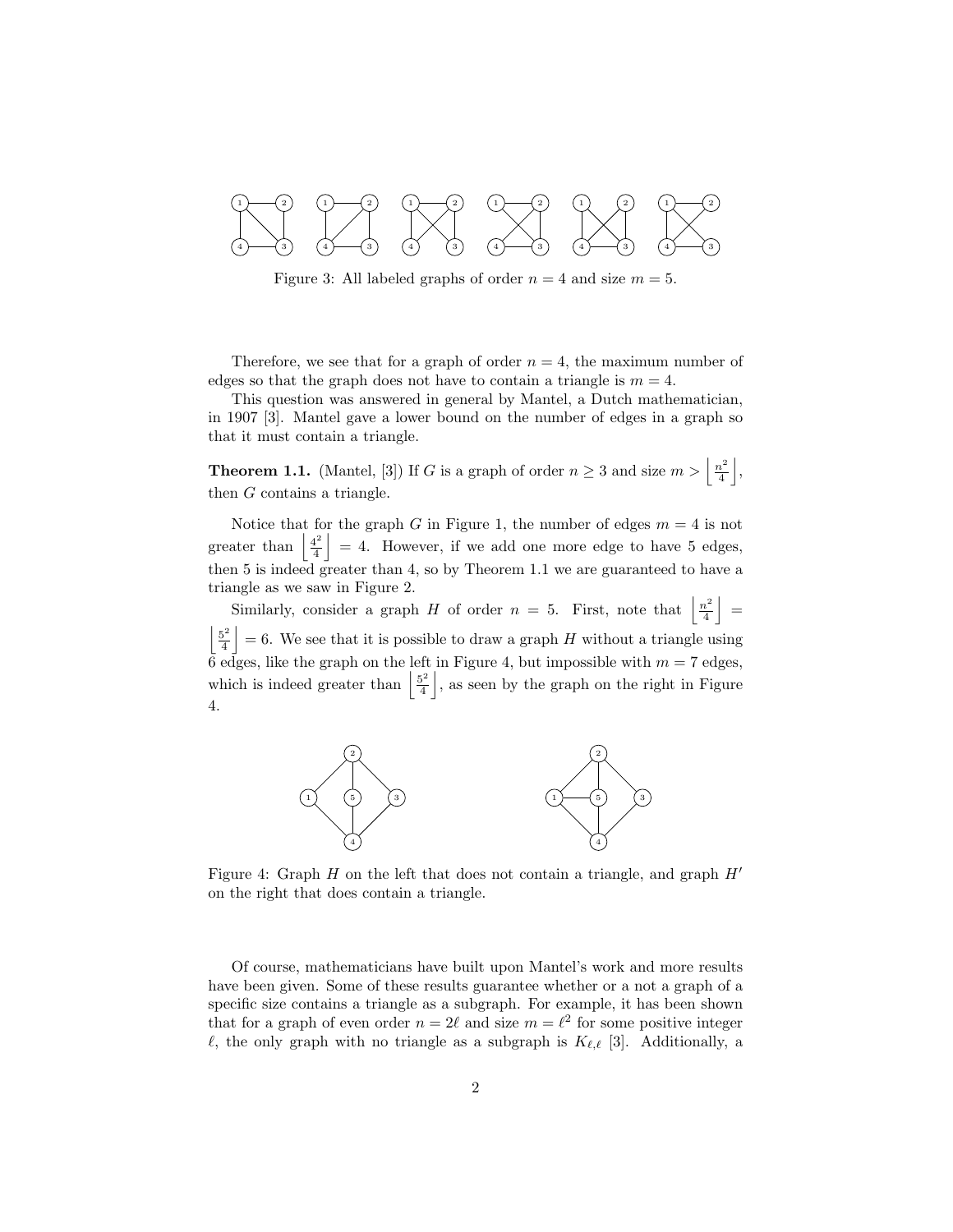graph of odd order  $n = 2\ell + 1$  and size  $m \geq \ell^2 + \ell + 1$  must contain a triangle [3].

It is important to note that a triangle is a *complete graph* on  $p = 3$  vertices.

**Definition 1.1.** A graph  $G$  is *complete* if every two distinct vertices of  $G$  are adjacent, or if there is an edge between every two distinct vertices. The complete graph with  $p$  vertices is denoted  $K_p$ .

Indeed, a triangle is  $K_3$ . Some examples of complete graphs can be seen in Figure 5.



Figure 5: Complete graphs  $K_3$ ,  $K_4$ ,  $K_5$ , and  $K_6$  respectively.

**Definition 1.2.** A graph  $G = (V, E)$  is regular if the vertices of G all have the same degree. If  $deg(v) = r$  for every vertex  $v \in V(G)$ , then G is called an r-regular graph.

Notice that the vertices in each of the graphs in Figure 5 all have the same degree. Respectively, these graphs are 2-regular, 3-regular, 4-regular, and 5 regular.

Theorem 1.1 provides us with parameters regarding graphs containing  $K_3$ as a subgraph.

**Definition 1.3.** A graph  $H = (V_H, E_H)$  is a subgraph of  $G = (V_G, E_G)$ , denoted  $H \subseteq G$ , if  $V_H \subseteq V_G$  and  $E_H \subseteq E_G$ .

Naturally, the next question to ask is: what is the maximum number of edges in a graph with  $n$  vertices that does not contain a complete subgraph with  $p$ vertices? That is, what is the maximum number of edges in a graph of order n that does not contain  $K_p$  as a subgraph? This generalization is precisely the question Pál Turán was interested in answering.

Pál Turán was a Hungarian mathematician born on August 28, 1910 in Budapest. While he was primarily a probabilistic and analytical number theorist, his renowned work in graph theory is considered to be the birth of extremal graph theory [3]. Turán's Theorem is a major result in extremal graph theory that gives an upper bound on the number of edges in a graph with no  $K_p$  as a subgraph. First we have a related definition.

**Definition 1.4.** A *p*-clique is a subset of *p* vertices of a graph  $G = (V, E)$  such that each of the  $p$  vertices are adjacent. That is, a  $p$ -clique is a subgraph of  $G$ that is isomorphic to  $K_p$ .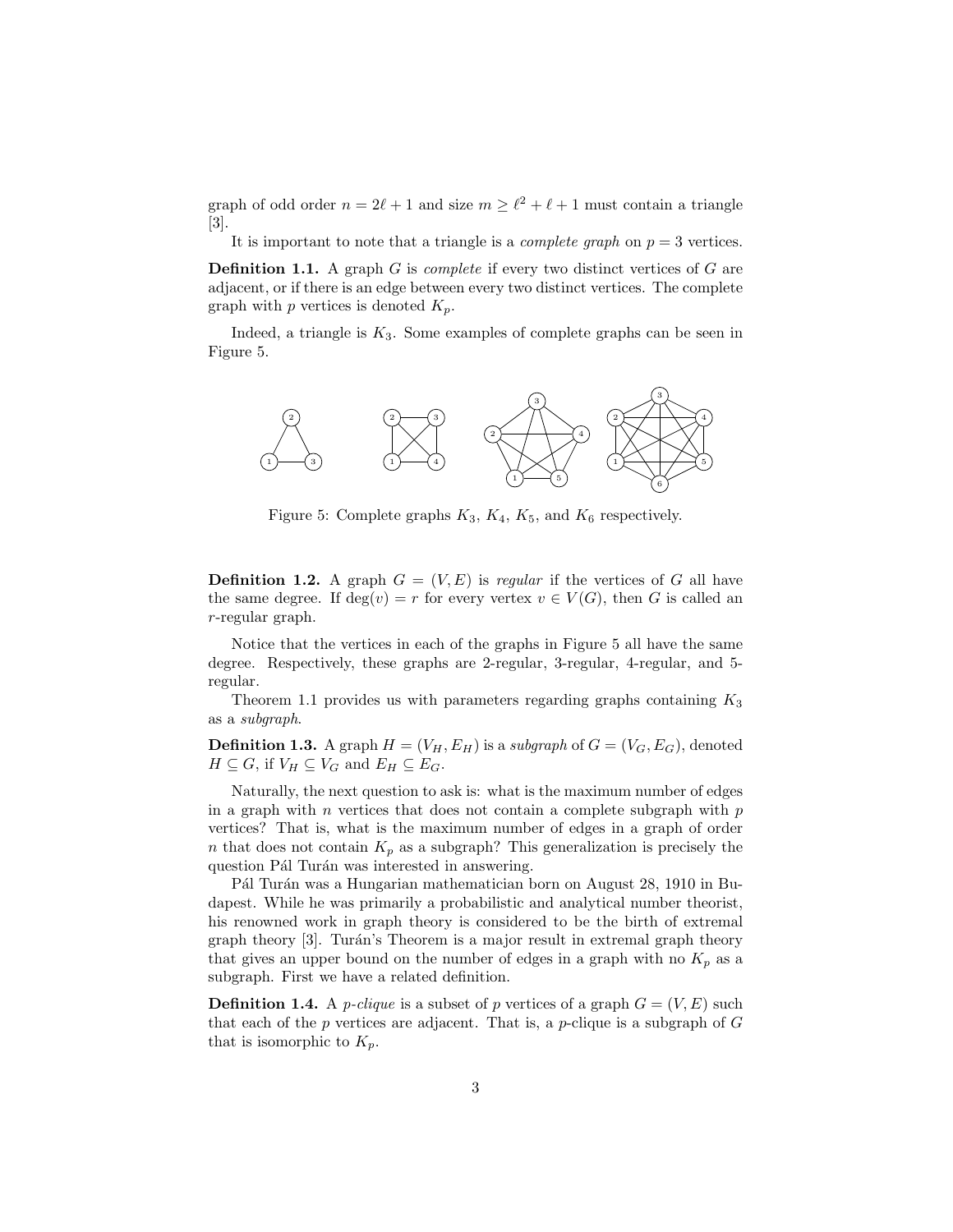Now we state Turán's Theorem.

**Turán's Theorem - Version 1.** [1] If a graph  $G = (V, E)$  on *n* vertices has no *p*-clique,  $p \geq 2$ , then

$$
|E| \le \left(1 - \frac{1}{p - 1}\right) \frac{n^2}{2}.\tag{1}
$$

Being such an important theorem in extremal graph theory, there are many different methods to go about proving Turán's Theorem. We will continue by presenting a few of these proofs, explaining the logic and tools used in them, and bringing attention to notable differences between them.

#### 2 A Probabilistic Proof

This first proof, as adapted from a proof in Chapter 40 of [1], uses tools from probability theory. The proof outline is as follows. We first prove a lemma about the order of a complete subgraph of a graph  $G$ , which will later be useful in proving Turán's Theorem. To prove the lemma we take a random *permutation* of vertices of G and extract a subset of vertices from the permutation in such a way that this subset forms a clique.

Definition 2.1. A *permutation* of a list, or set, is a reordering of the elements of the list.

Then we find the *expected value* of the *random variable* assigned to keep track of the order of this set and compare it to the order of a largest clique, which completes the proof of the lemma.

**Definition 2.2.** A *random variable X* is measurable function on the sample space of an experiment which attaches numbers to outcomes.

**Definition 2.3.** The *expected value* of a discrete random variable  $X$  is the sum of all values of  $X$  times the probability that each value occurs. That is,

$$
E(X) = \sum_{k=1}^{n} k \cdot P(X = k).
$$

We are then able to deduce the result in Turán's Theorem using the Cauchy-Schwarz inequality to give a needed bound, Theorem 2.1, and the lemma that follows.

The Cauchy-Schwarz inequality states that for any sequences  $\{a_i\}$  and  $\{b_i\}$ we have

$$
\left(\sum_{i=1}^{n} a_i b_i\right)^2 \le \left(\sum_{i=1}^{n} a_i^2\right) \left(\sum_{i=1}^{n} b_i^2\right). \tag{2}
$$

The following theorem is often called the First Theorem of Graph Theory, as it easily relates the degrees of the vertices of a graph to the size of the graph [3].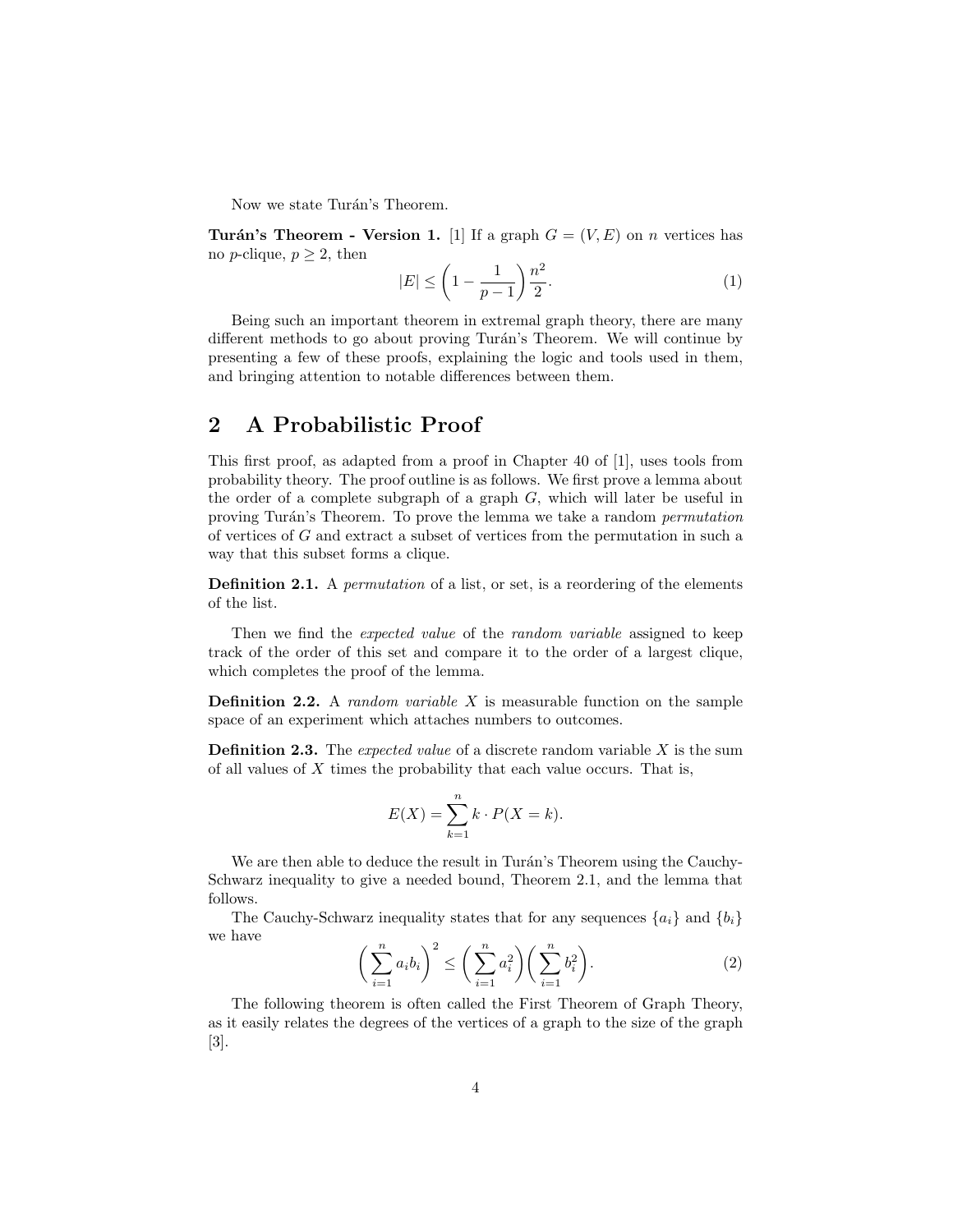**Theorem 2.1.** If  $G = (V, E)$  is a graph of order n and  $d_i$  is the degree of vertex  $v_i$  for  $1 \leq i \leq n$ , then

$$
\sum_{i=1}^{n} d_i = 2|E|
$$

*Proof.* Each edge in  $G$  is counted twice when adding the degrees of each vertex. Thus, the sum of the degrees is twice the number of edges as claimed.  $\Box$ 

We will now prove the lemma.

**Lemma 2.2.** Let  $\omega(G)$  be the order of a largest clique in a graph  $G = (V, E)$ and let  $d_i$  be the degree of a vertex  $v_i$  in  $G$ . Then

$$
\omega(G) \ge \sum_{i=1}^n \frac{1}{n-d_i}.
$$

*Proof.* Let  $G = (V, E)$  be a graph on n vertices. Let  $\pi$  be any permutation of the set  $\{1, 2, ..., n\}$ . Then  $\pi$  induces an ordering  $v_{\pi(1)}, v_{\pi(2)}, ..., v_{\pi(n)}$  on the vertex set  $V(G)$ . Using this notation, a vertex  $v_{\pi(k)}$  is listed in the k<sup>th</sup> position in  $\pi$ , and the position a vertex  $v_j$  in  $\pi$  is given by  $\pi^{-1}(j)$ . Consider the subset  $C_{\pi}$  of vertices of G defined by  $\tilde{C}_{\pi} = \{v_k \in V : v_k \sim v_j \text{ for all } j \text{ with } \pi^{-1}(j)$  $\pi^{-1}(k)$ . Note that  $v_{\pi(1)}$  is always in  $C_{\pi}$  by construction.

Let  $\Pi$  be chosen uniformly at random from all n! permutations. Then  $C_{\Pi}$  is a subset of vertices of G such that all vertices in  $C_{\Pi}$  are adjacent. Hence these vertices form a clique.

Now let

$$
X_i = \begin{cases} 1, & v_i \in C_{\Pi} \\ 0, & v_i \notin C_{\Pi} \end{cases}
$$

be the indicator of the event that  $v_i \in C_{\Pi}$ . Let

$$
X = |C_{\Pi}| = \sum_{i=1}^{n} X_i,
$$

be a random variable corresponding to  $C_{\Pi}$  that tracks the order of  $C_{\Pi}$ .

We are interested in the probability that a vertex  $v_i$  is in  $C_{\Pi}$ . A vertex  $v_i$  has  $d_i$  neighbors. There are  $\binom{n}{d_i}$  ways to locate the  $d_i$  neighbors amongst all *n* vertices. Then, there are  $(d_i)$ ! ways to arrange the  $d_i$  neighbors amongst themselves. Notice that if any of the  $n - d_i$  non-neighbors are listed before  $v_i$ in Π, then  $v_i$  would not be adjacent to all previous vertices hence  $v_i$  would not be in  $C_{\Pi}$ . Finally, there are  $(n - d_i - 1)!$  ways to order the non-neighbors with  $v_i$  listed first. Thus the number of permutations  $\pi$  for which  $v_i$  is in  $C_{\pi}$  is

$$
\binom{n}{d_i} \cdot (d_i)! \cdot (n - d_i - 1)! = \frac{n!(d_i)!(n - d_i - 1)!}{(n - d_i)!(d_i)!} = \frac{n!}{n - d_i}.
$$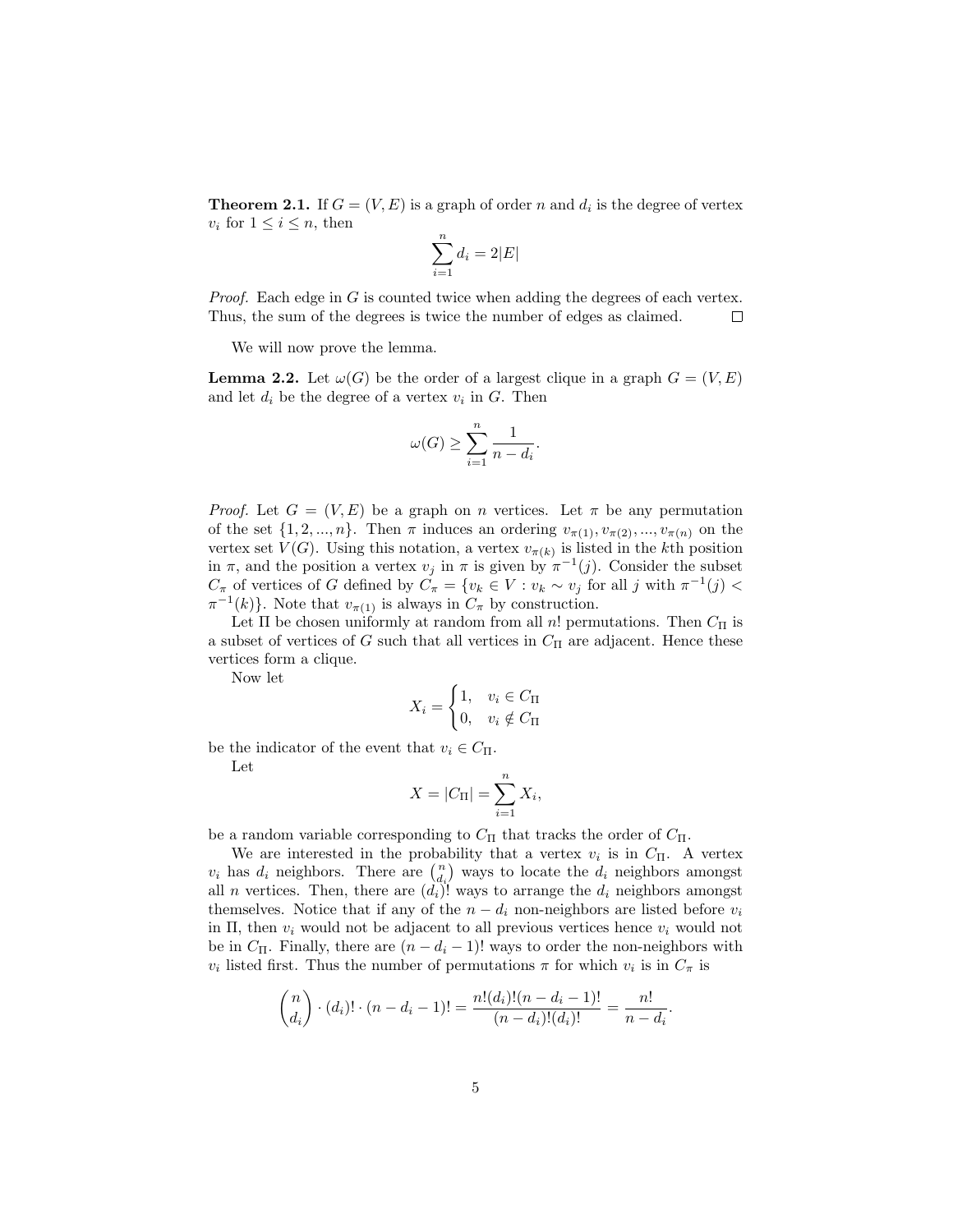As each of the  $n!$  permutations is equally likely, we have

$$
P(v_i \in C_{\Pi}) = \frac{1}{n!} \cdot \frac{n!}{n - d_i} = \frac{1}{n - d_i}
$$

It follows that

$$
P(v_i \notin C_{\Pi}) = 1 - \frac{1}{n - d_i}.
$$

Thus by linearity of expectation we have

$$
E[X] = E\left[\sum_{i=1}^{n} X_i\right]
$$
  
=  $\sum_{i=1}^{n} E[X_i]$   
=  $\sum_{i=1}^{n} 1 \cdot P(v_i \in C_{\Pi}) + 0 \cdot P(v_i \notin C_{\Pi})$   
=  $\sum_{i=1}^{n} 1 \cdot \left(\frac{1}{n - d_i}\right) + 0 \cdot \left(1 - \frac{1}{n - d_i}\right)$   
=  $\sum_{i=1}^{n} \frac{1}{n - d_i}$ 

As the average cannot exceed the maximum, we see that a largest clique has order

$$
\omega(G) \ge \sum_{i=1}^{n} \frac{1}{n - d_i}.\tag{3}
$$

 $\Box$ 

.

Thus the lemma is proved.

Now to prove Turán's Theorem - Version 1.

*Proof.* To prove Turán's Theorem we will make use of the Cauchy-Schwarz inequality in (2). Let  $a_i = \sqrt{n - d_i}$  and  $b_i = \frac{1}{\sqrt{n}}$  $\frac{1}{\overline{n}-d_i}$ . Substituting into (2), we have

$$
\left(\sum_{i=1}^{n} a_i b_i\right)^2 = \left(\sum_{i=1}^{n} \sqrt{n - d_i} \cdot \frac{1}{\sqrt{n - d_i}}\right)^2 = \left(\sum_{i=1}^{n} 1\right)^2 = n^2
$$

and

$$
\left(\sum_{i=1}^{n} a_i^2\right) \left(\sum_{i=1}^{n} b_i^2\right) = \left(\sum_{i=1}^{n} n - d_i\right) \left(\sum_{i=1}^{n} \frac{1}{n - d_i}\right).
$$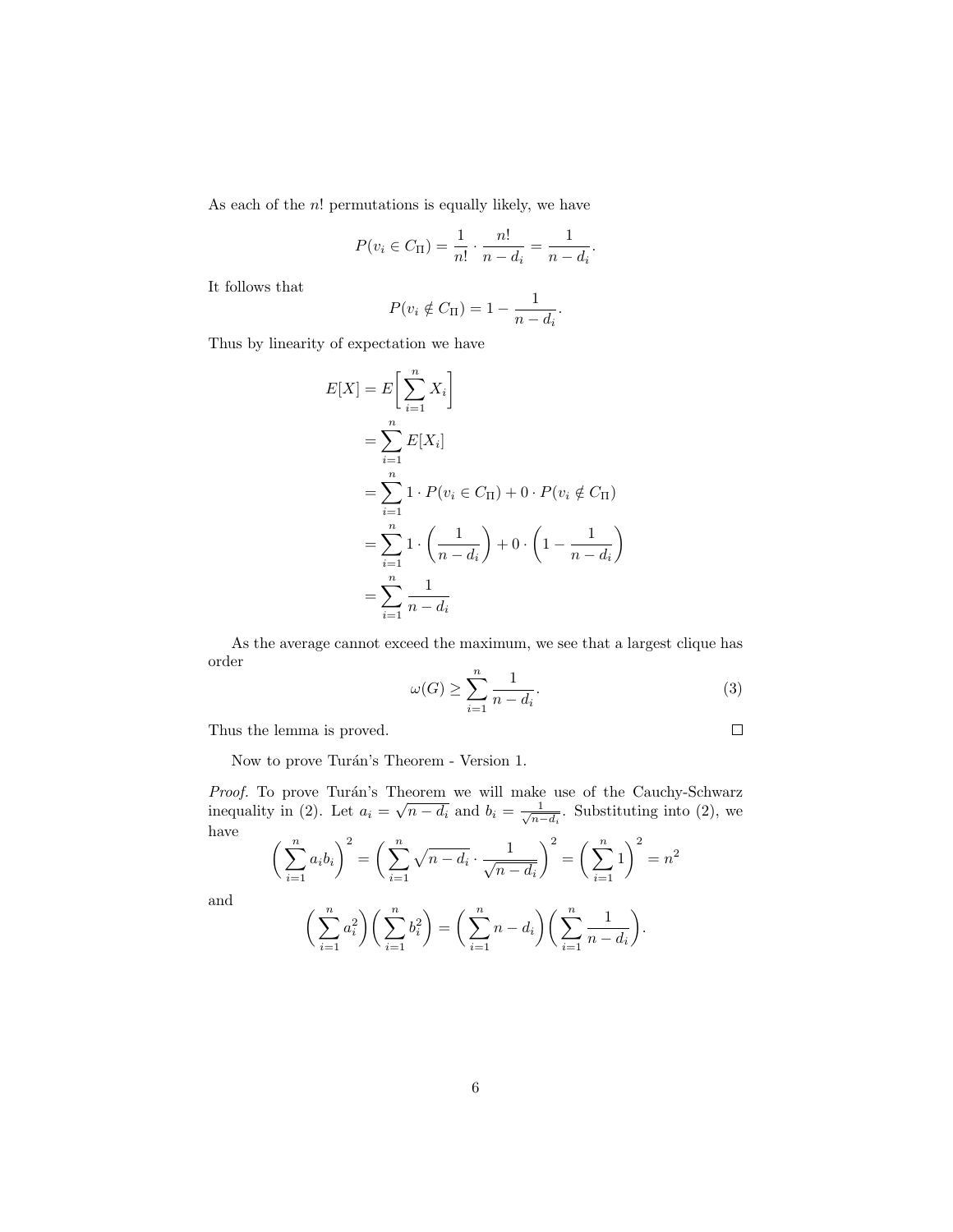Thus

$$
n^2 \le \left(\sum_{i=1}^n n - d_i\right) \left(\sum_{i=1}^n \frac{1}{n - d_i}\right)
$$
  
\n
$$
\le \left(\sum_{i=1}^n n - d_i\right) \omega(G), \text{ by Lemma 2.2}
$$
  
\n
$$
\le \left(\sum_{i=1}^n n - d_i\right) (p - 1), \text{ since } G \text{ has no } p \text{-clique, } \omega(G) \le p - 1
$$
  
\n
$$
= \left(n^2 - 2|E|\right) (p - 1), \text{ by linearity and Theorem 2.1.}
$$

Hence

$$
n^2 \le \left(n^2 - 2|E|\right)(p-1).
$$

Solving for  $|E|$ , we see

$$
|E| \le \left(1 - \frac{1}{p-1}\right) \frac{n^2}{2}.
$$

Thus Turán's Theorem is proved.

### 3 A Combinatorial Proof

This next proof involves taking a more combinatorial approach, and is also adapted from a proof in Chapter 40 of [1]. The proof outline is as follows. We first assume a graph G has the most possible edges. We use the assumption in Turán's Theorem - Version 1 to obtain a  $(p-1)$ -clique as a subgraph and call those vertices the set  $A$ . We then count the number of edges in  $A$ , the number of edges between the remaining vertices of  $G$ , and finally the number of edges between the vertices of  $A$  and the remaining vertices of  $G$ . We use these three quantities to bound the total number of edges in  $G$  above by the bound given in Turán's Theorem.

In the following proof, we will also use the fact that the number of edges in a complete graph of order *n* is  $\binom{n}{2} = \frac{n(n-1)}{2}$  $\frac{i-1j}{2}$ .

Now let us prove Turán's Theorem.

*Proof.* We will prove Turán's Theorem - Version 1 by strong induction on  $n$ .

For our base case, we will show that the theorem holds for all  $n < p$ . To begin, suppose a graph G on n vertices has no p-clique. Note that since  $n < p$ , we have  $n \leq p-1$ , hence  $\frac{-1}{n} \leq \frac{-1}{p-1}$ . Since G has no p-clique and  $n < p$ , we see

 $\Box$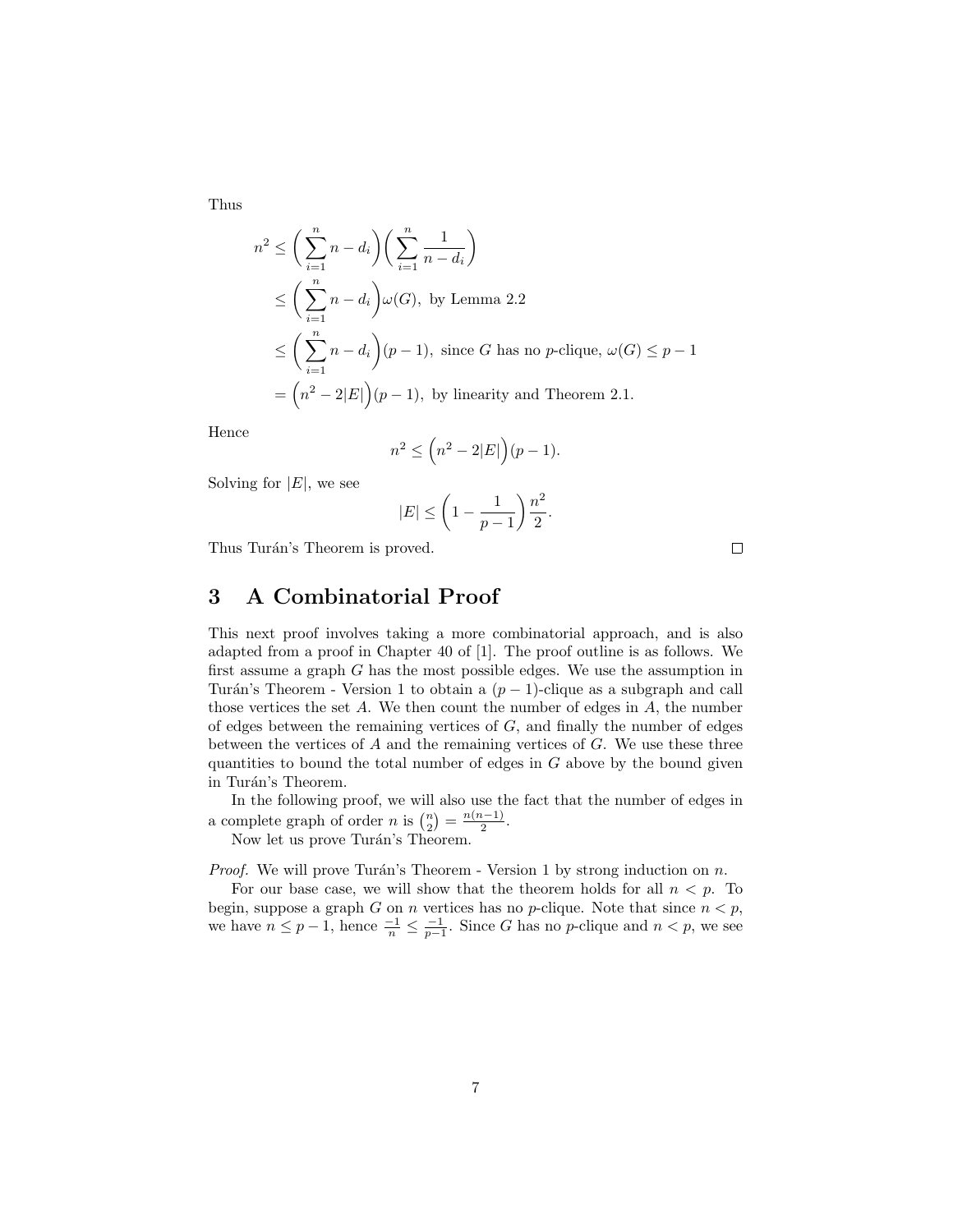that G has at most  $\binom{n}{2}$  edges. Thus the number of edges in G is at most

$$
|E| \leq {n \choose 2}
$$
  
= 
$$
\frac{n(n-1)}{2}
$$
  
= 
$$
(1 - \frac{1}{n})\frac{n^2}{2}
$$
  

$$
\leq (1 - \frac{1}{p-1})\frac{n^2}{2}
$$

Thus the base case holds.

For our induction hypothesis, suppose that for some  $k \geq p$ , a graph  $G =$  $(V, E)$  of order  $\ell$ , where  $1 \leq \ell \leq k$ , with no p-clique has at most

$$
\left(1 - \frac{1}{p-1}\right) \frac{\ell^2}{2}
$$

edges.

We want to show that for a graph  $G = (V, E)$  on  $k + 1$  vertices with no p-clique, we have

$$
|E| \leq \bigg(1-\frac{1}{p-1}\bigg) \frac{(k+1)^2}{2}.
$$

Let G be a graph on  $k+1$  vertices with no p-clique,  $p \geq 2$ . Since we are interested in finding an upper bound on the number of edges in  $G$ , suppose  $G$ has maximal edges. Since G has maximal edges and no  $p$ -clique, G must have a  $(p-1)$ -clique, otherwise we could add more edges. Let A be the subset of vertices that form a  $(p-1)$ -clique. Since A is complete, each of the  $p-1$  vertices are adjacent to the remaining  $p - 2$  vertices. Thus the number of edges in A, denoted  $e_A$ , is

$$
e_A = \binom{p-1}{2} = \frac{(p-1)(p-2)}{2}.
$$
 (4)

.

Let  $B = V \setminus A$  be the set containing the remaining vertices in G. Then B has  $(k+1)-(p-1)=k-p+2$  vertices. Since B has no p-clique, by our induction assumption we have

$$
e_B \le \left(1 - \frac{1}{p-1}\right) \frac{(k-p+2)^2}{2}.\tag{5}
$$

The number of edges in G is now given by  $e_G = e_A + e_B + e_{A,B}$ , where  $e_{A,B}$  is the number of edges between A and B. To find  $e_{A,B}$ , consider a vertex  $v_j$  in B. If  $v_j$  is adjacent to  $p-1$  vertices in A, then G would have a p-clique which is a contradiction. So  $v_j$  is adjacent to at most  $p-2$  vertices in A, for any  $v_j \in B$ . Hence

$$
e_{A,B} \le (k - p + 2)(p - 2). \tag{6}
$$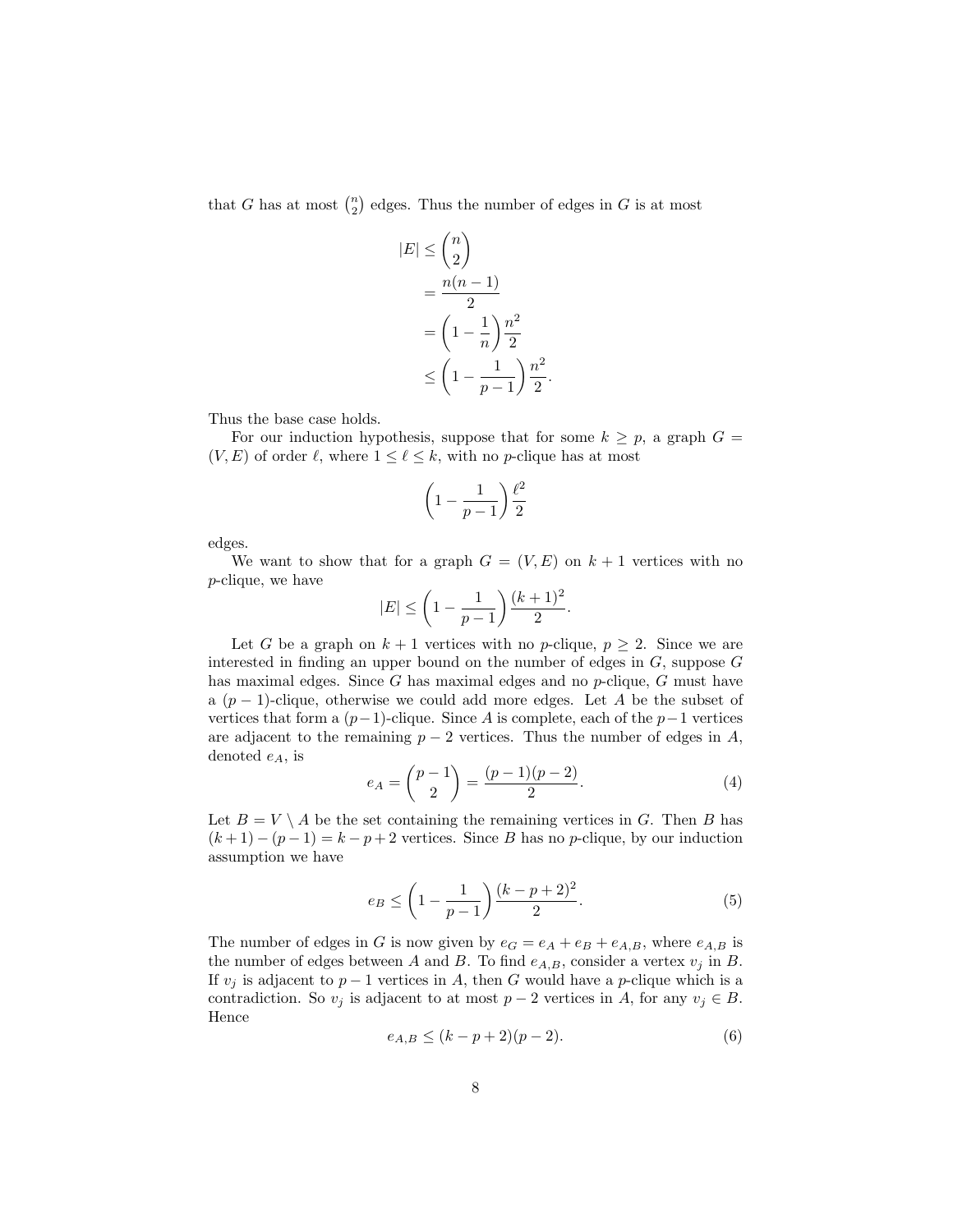Combining the quantities in  $(4)$ ,  $(5)$ , and  $(6)$  gives the number of edges in G as

$$
e_G = e_A + e_B + e_{A,B}
$$
  
\n
$$
\leq \frac{(p-1)(p-2)}{2} + \left(1 - \frac{1}{p-1}\right) \frac{(k-p+2)^2}{2} + (k-p+2)(p-2)
$$
  
\n
$$
= \frac{p-2}{2(p-1)} \left( (p-1)^2 + (k-p+2)^2 + 2(p-1)(k-p+2) \right)
$$
  
\n
$$
= \frac{p-2}{2(p-1)} \left( (p-1) + (k-p+2) \right)^2
$$
  
\n
$$
= \frac{p-2}{2(p-1)} (k+1)^2
$$
  
\n
$$
= \left(1 - \frac{1}{p-1}\right) \frac{(k+1)^2}{2}.
$$

Thus

$$
|E| \le \bigg(1 - \frac{1}{p-1}\bigg)\frac{(k+1)^2}{2},
$$

which completes the proof of Turán's Theorem.

 $\Box$ 

#### 4 Graphs of Maximum Size

Upon initial inspection, the bound given in Version 1 of Turán's Theorem seems unforeseen. To better understand bounds in graph theory, it often helps to look at different types and families of graphs. Of course, there are many different types and families of graphs, each of which have their own interesting properties and usefulness. We will proceed by discussing a particular family of graphs and discover how the upper bound in Version 1 was obtained.

First we will turn our attention to *k*-partite graphs.

**Definition 4.1.** A graph G is k-partite if  $V(G)$  can be partitioned into k subsets  $V_1, V_2, \ldots V_k$ , called *partite sets*, such that if  $uv \in E(G)$ , then u and v belong to different partite sets.

We also have *complete k-partite graphs*.

**Definition 4.2.** A k-partite graph  $G$  is a *complete k-partite* graph if every two vertices in different partite sets are joined by an edge. For each partite set  $V_i$ , if  $|V_i| = n_i$  for  $1 \le i \le k$ , then the complete k-partite graph is denoted  $K_{n_1, n_2, \ldots, n_k}$ .

Some complete k-partite graphs can be seen in Figure 6. The first and second graphs in Figure 6 are 2-partite, which are typically called bipartite graphs, and the third graph is 4-partite.

While working to find certain graphs of maximum size, Turán focused on a particular family of finite graphs, namely Turán graphs.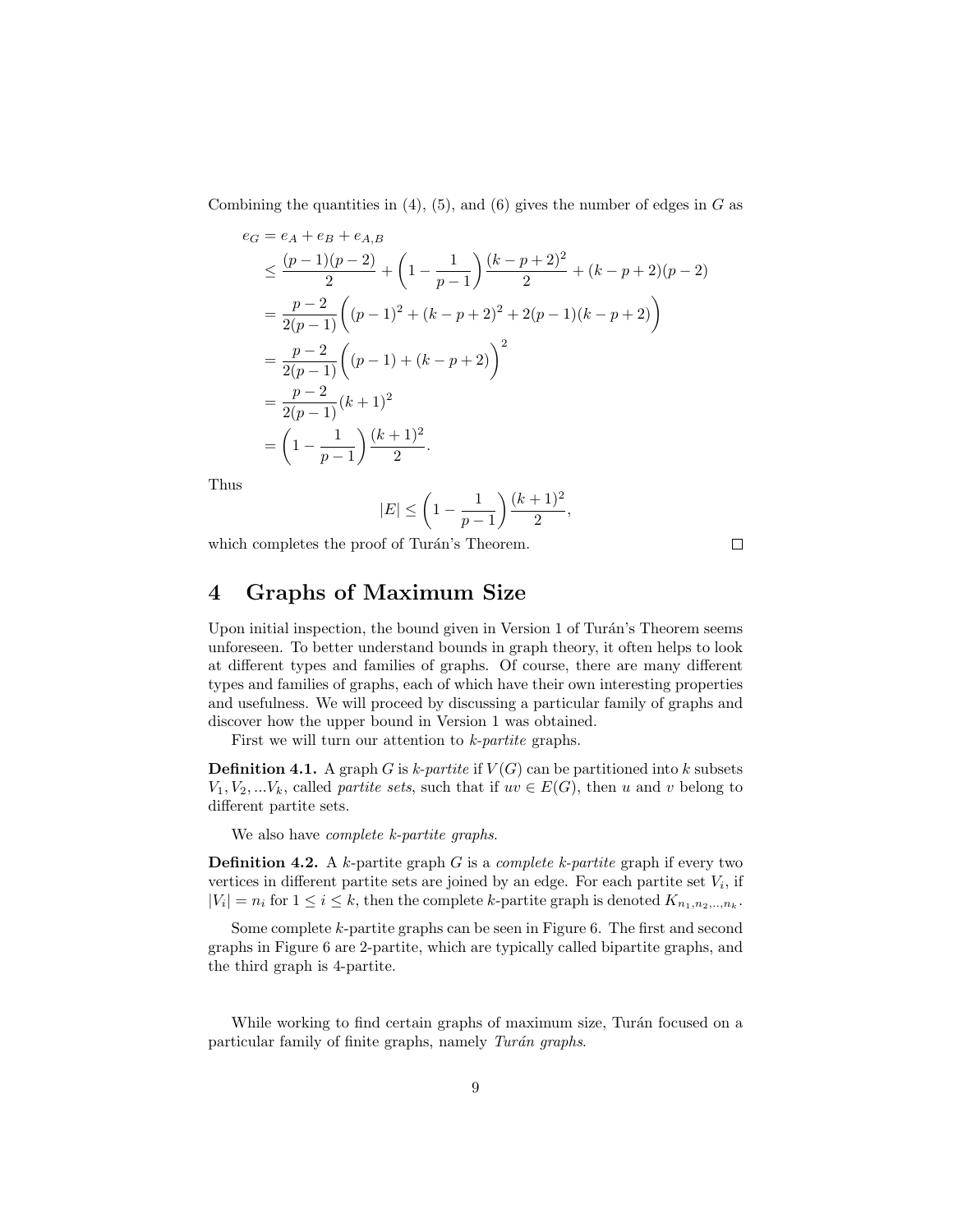

Figure 6: Complete partite graphs  $K_{1,4}$ ,  $K_{2,3}$ , and  $K_{1,1,1,3}$  respectively.

**Definition 4.3.** The Turán graph  $T_{n,k}$  is the complete k-partite graph of order n, the cardinalities of whose partite sets differ by at most one.

The Turán graph  $T_{n,k}$  has n vertices and k partite sets. Since the cardinalities of each partite set differ by at most one, each partite set will have either  $\lfloor \frac{n}{k} \rfloor$  or  $\lceil \frac{n}{k} \rceil$  vertices. If k divides n, then each partite set will have the same cardinality and  $T_{n,k}$  will be regular. If k does not divide n and r is the remainder when n is divided by k, then exactly r of the partite sets of  $T_{n,k}$  will have cardinality  $\left\lceil \frac{n}{k} \right\rceil$  and  $k-r$  partite sets will have cardinality  $\left\lfloor \frac{n}{k} \right\rfloor$  [3]. Since  $T_{n,k}$ is complete k-partite, every vertex  $x$  will be adjacent to every vertex  $y$  unless  $x$ and y are in the same partite set. Thus if  $U_1, U_2, ..., U_k$  are the partite sets of  $T_{n,k}$ , then every vertex in  $U_i$  is adjacent to every vertex in  $U_j$ , for  $i \neq j$ .

As an example, consider the Turán graph  $T_{10,3}$ . To construct  $T_{10,3}$ , we note that each of the three partite sets will have either  $\left\lfloor \frac{10}{3} \right\rfloor = 3$  or  $\left\lceil \frac{10}{3} \right\rceil = 4$  vertices. Since 3 does not divide 10, exactly 1 of the partite sets will have  $\left\lceil \frac{10}{3} \right\rceil = 4$ vertices, and 2 partite sets will have  $\left\lfloor \frac{10}{3} \right\rfloor = 3$  vertices. We then draw an edge from each vertex to every other vertex not in the same partite set. Figure 7 shows two isomorphic representations of  $T_{10,3}$ .



Figure 7: The Turán graph  $T_{10,3}$ .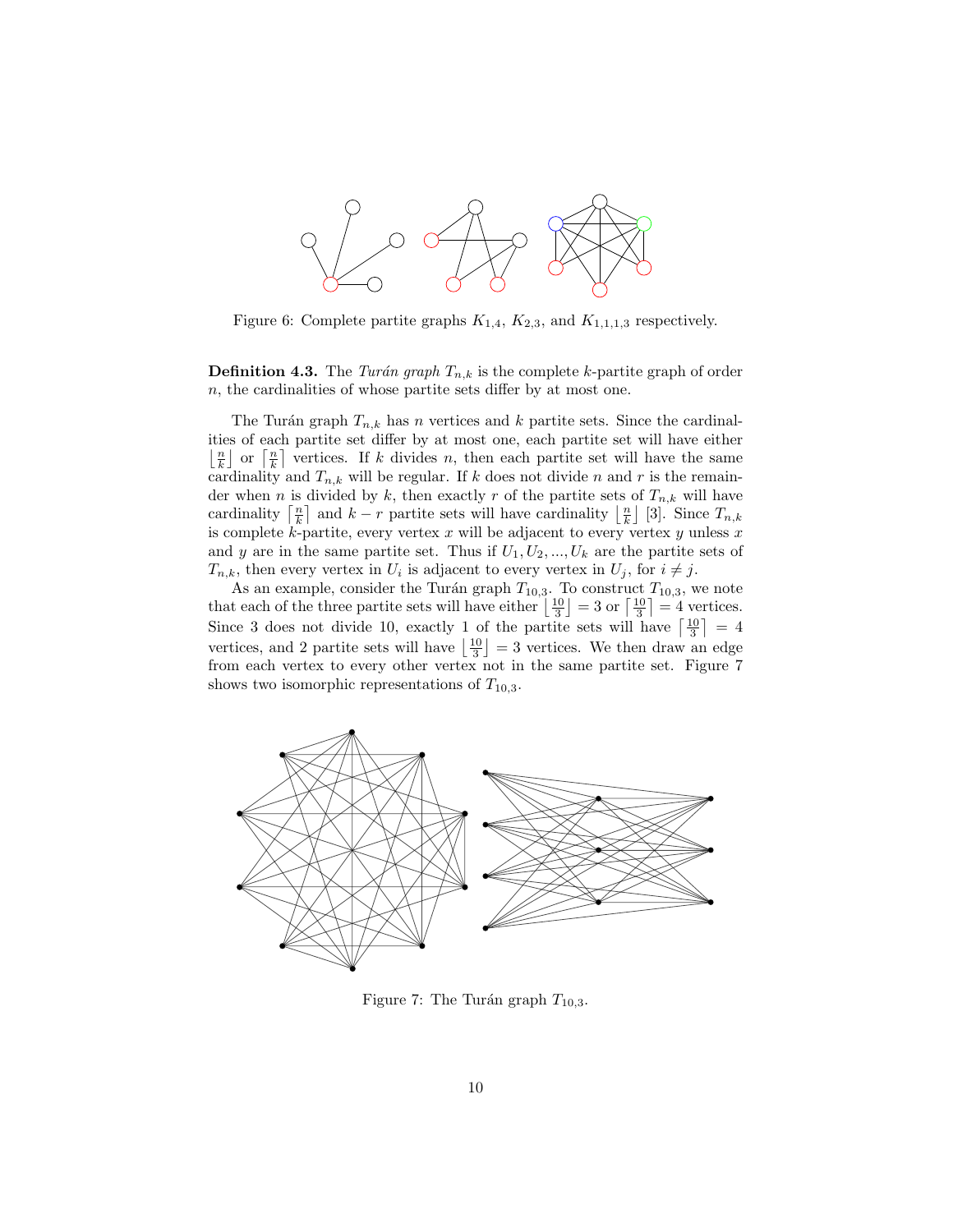Specifically, the graph on the right in Figure 7 illustrates the three partite sets vertically, each consisting of 4 vertices, 3 vertices, and 3 vertices respectively. Additionally, Figure 8 shows some other Turán graphs.



Figure 8: Turán graphs  $T_{5,3}$ ,  $T_{6,5}$ , and  $T_{7,4}$  respectively.

Let us compute the size of a Turán graph  $T_{n,p-1}$  with maximal edges. When  $p-1$  divides n, there are  $\left(\frac{n}{p-1}\right)^2$  edges between any two partite sets. Also, there are  $\binom{p-1}{2}$  ways to choose any two different partite sets from all  $p-1$  partite sets. Thus the total number of edges in  $T_{n,p-1}$  when  $p-1$  divides n is

$$
\binom{p-1}{2}\left(\frac{n}{p-1}\right)^2.\tag{7}
$$

Notice that since  $T_{n,p-1}$  has  $p-1$  partite sets, it cannot contain a p-clique. Recalling Turán's Theorem - Version 1, the maximum number of edges in this graph is bounded above by

$$
|E| \le \left(1 - \frac{1}{p-1}\right) \frac{n^2}{2}.
$$

In fact, from (7) we have that for  $T_{n,p-1}$ ,

$$
|E| \le \left(1 - \frac{1}{p-1}\right) \frac{n^2}{2} = {p-1 \choose 2} \left(\frac{n}{p-1}\right)^2.
$$

Therefore, we see now that Turán graphs actually attain the maximum number of edges without some complete subgraph. We observe that when  $p-1$  divides n, the number of edges in  $T_{n,p-1}$  is equal to the upper bound given in Version 1. Correspondingly when  $p-1$  does not divide n, the number of edges in  $T_{n,p-1}$ is strictly less than this upper bound.

As an example, consider a graph  $F$  of order  $n = 5$  such that  $F$  does not contain a 4-clique. There are many ways to construct  $F$  so that it does not contain  $K_4$  as a subgraph, such as the graphs in Figure 9.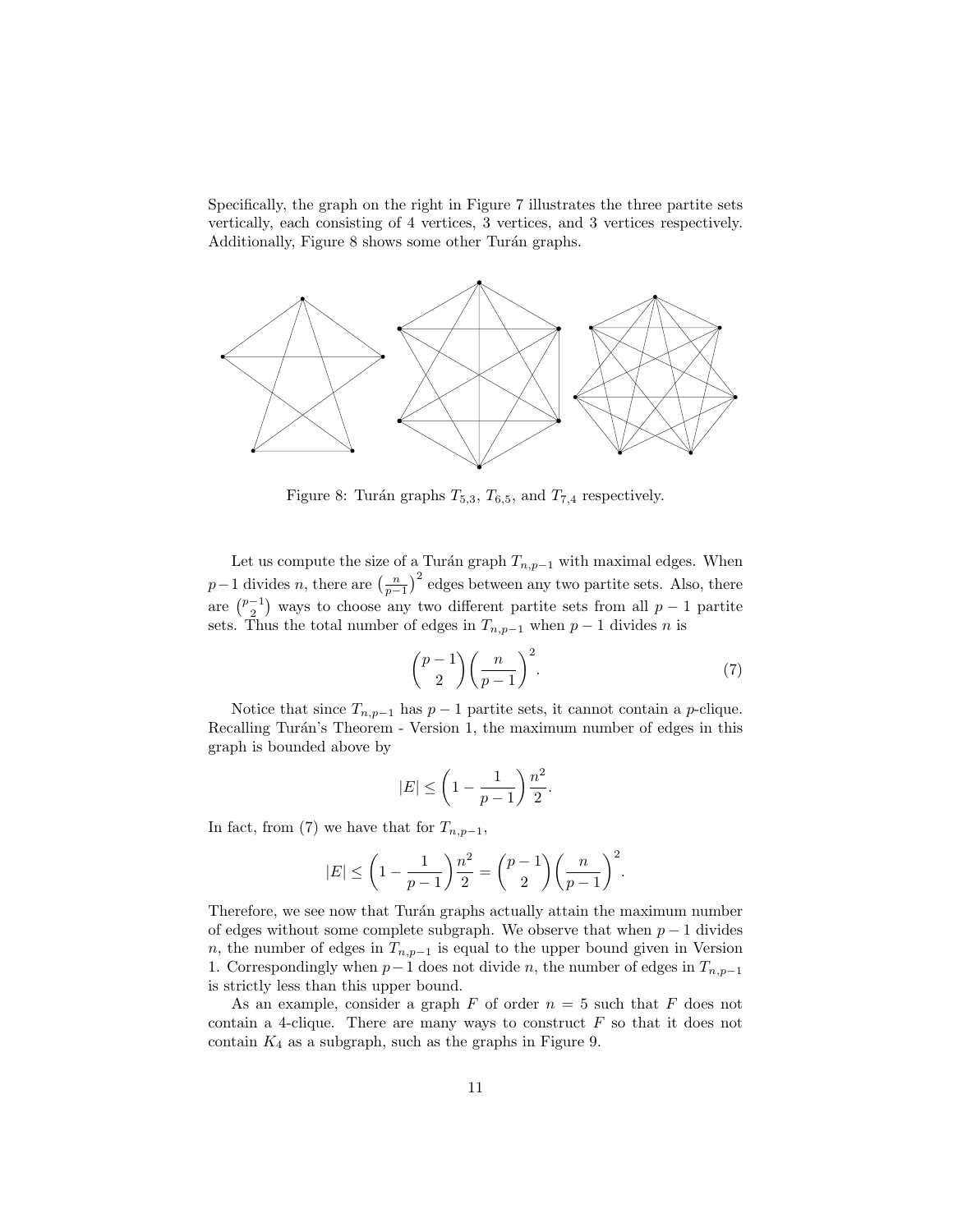

Figure 9: Graphs of order  $n = 5$  that do not contain a  $K_4$  as a subgraph.

We see that these graphs have size  $m = 5$ ,  $m = 7$ , and  $m = 5$  respectively. Turán's Theorem - Version 1 says that for any graph on  $n = 5$  vertices with no 4-clique, the number of edges is bounded above by

$$
\left(1 - \frac{1}{4 - 1}\right) \frac{5^2}{2} = \frac{25}{3} = 8.33.
$$

Hence the maximum number of edges possible in such a graph is  $m = 8$ . Notice that the graphs in Figure 9 all have less than 8 edges, so these graphs do satisfy the bound given in Version 1.

The question now becomes: can we construct a graph so that it actually attains the maximum of  $m = 8$  edges? Indeed as we saw above, the Turán graph  $T_{5,3}$  is a graph with no 4-clique that attains the maximum number of edges. Figure 8 shows  $T_{5,3}$  as the leftmost graph. Notice that  $T_{5,3}$  has  $m = 8$ edges, which is more than the graphs in Figure 9 and, in fact, the maximum number of possible edges.

#### 5 A Graph Theoretic Proof

Turán graphs are graphs whose sizes meet the upper bound given by Version 1 of Turán's Theorem. These graphs lead us to a second version that we will prove in this section.

Turán's Theorem - Version 2. [4] The largest graph with n vertices that contains no subgraph isomorphic to  $K_{k+1}$  is a complete k-partite graph  $K_{n_1,n_2,...,n_k}$ with  $n = n_1 + n_2 + ... + n_k$  and  $|n_i - n_j| \leq 1$  for all  $i, j \in \{1, 2, ..., k\}$  with  $i \neq j$ .

The final proof is adapted from a proof in Chapter 4 of [4]. We will need the following lemmas and terminology.

**Definition 5.1.** A graph  $H$  is an *induced subgraph* of a graph  $G$  provided if  $u, v \in V(H)$  and  $uv \in E(G)$ , then  $uv \in E(H)$ .

**Lemma 5.1.** [4] The graph of maximum size with n vertices and k partite sets is a complete k-partite graph  $K_{n_1,n_2,...,n_k}$  with  $n = n_1 + n_2 + ... + n_k$  and  $|n_i - n_j| \leq 1.$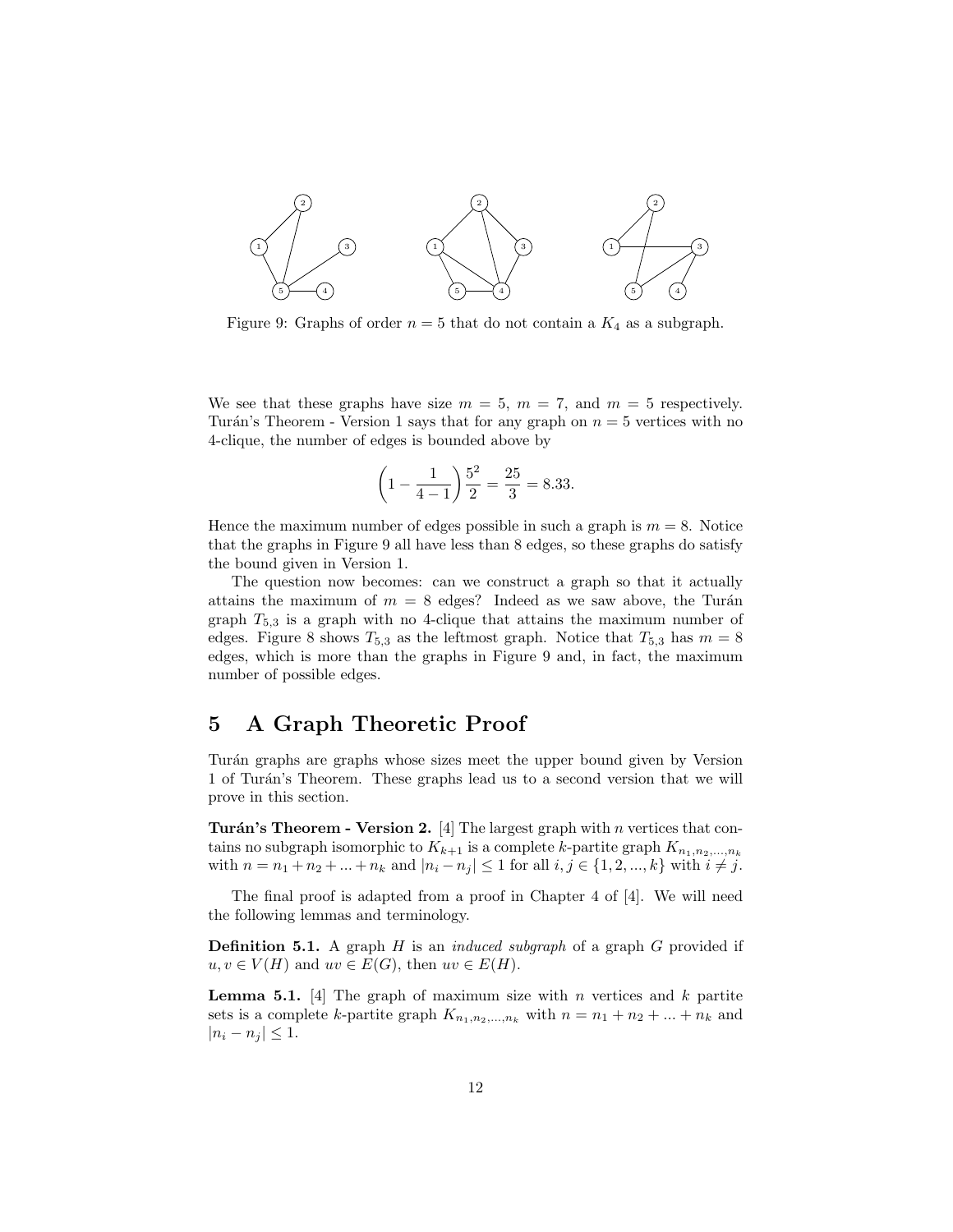*Proof.* Let G be a k-partite graph of maximum size with partite sets  $V_i$  for  $1 \leq i \leq k$ . Let  $n_i$  be the number of vertices in the partite set  $V_i$ . Adding the vertices in each partite set, we have  $n = n_1 + n_2 + ... + n_k$ . By assumption, G has maximal edges, so every pair of vertices in different partite sets must be adjacent. Thus by definition, G is the complete k-partite graph  $K_{n_1,n_2,...,n_k}$ .

Denote the number of edges in a k-partite graph  $K_{m_1,m_2,...,m_k}$  by

$$
e(m_1, m_2, \ldots, m_k).
$$

Consider the graph H obtained by removing the edges between the vertices in  $V_1$ and  $V_2$ . Notice that H is a  $(k-1)$ -partite graph with partite sets  $U_1, U_2, ..., U_{k-1}$ where  $U_1 = V_1 \cup V_2$  and  $U_i = V_{i+1}$  for  $2 \leq i \leq k-1$ . Therefore,  $H =$  $K_{n_1+n_2,n_3,\ldots,n_k}$ . Then the number of edges in H is

$$
e_H = e(n_1 + n_2, n_3, ..., n_k).
$$

When comparing  $H$  to  $G$ , note that  $H$  does not have the edges between  $V_1$  and  $V_2$ . Thus the number of edges in G is

$$
e_G = n_1 n_2 + e_H = n_1 n_2 + e(n_1 + n_2, n_3, ..., n_k). \tag{8}
$$

Suppose by way of contradiction that the number of vertices in two of the partite sets of G differs by more than 1. Without loss of generality, suppose  $n_1 \geq n_2+2$ . Consider a new graph G with partite sets  $W_1, W_2, ..., W_k$  such that  $\hat{G} = K_{n_1-1,n_2+1,n_3,...,n_k}$ . Notice that  $W_1$  in  $\hat{G}$  has 1 less vertex than  $V_1$  in  $G$ , and  $W_2$  in  $\hat{G}$  has 1 more vertex than  $V_2$  in  $G$ . Since  $n_1 \geq n_2 + 2$ , the number of vertices in  $W_1$  and  $W_2$  in  $\hat{G}$  differ by at least 2. From (8), the number of edges in  $\hat{G}$  is

$$
e_{\hat{G}} = e(n_1 - 1, n_2 + 1, n_3, ..., n_k)
$$
  
=  $(n_1 - 1)(n_2 + 1) + e((n_1 - 1 + n_2 + 1), n_3, ..., n_k).$ 

Then the number of edges in  $\hat{G}$  minus the number of edges in G is

$$
e_{\hat{G}} - e_G = (n_1 - 1)(n_2 + 1) + e((n_1 - 1 + n_2 + 1), n_3, ..., n_k)
$$

$$
- (n_1 n_2 + e(n_1 + n_2, n_3, ..., n_k))
$$

$$
= (n_1 - 1)(n_2 + 1) - n_1 n_2
$$

$$
= n_1 - n_2 - 1.
$$

Since  $n_1 \ge n_2 + 2$ , we have that  $n_1 - n_2 - 1 \ge 1$ . Thus

$$
e_{\hat{G}} - e_G = n_1 - n_2 - 1 \ge 1.
$$

Hence when G has two partite sets such that  $n_1 \geq n_2 + 2$ , there exists a graph, namely  $\tilde{G}$ , with at least one more edge than  $G$ . Therefore  $G$  cannot have the maximum number of edges when the number of vertices in any two partite sets differs by more than 1, a contradiction. Thus for any two partite sets  $V_i$ ,  $V_j$  of the graph  $G = K_{n_1, n_2, ..., n_k}$ , we have  $|n_i - n_j| \leq 1$ . This completes the proof.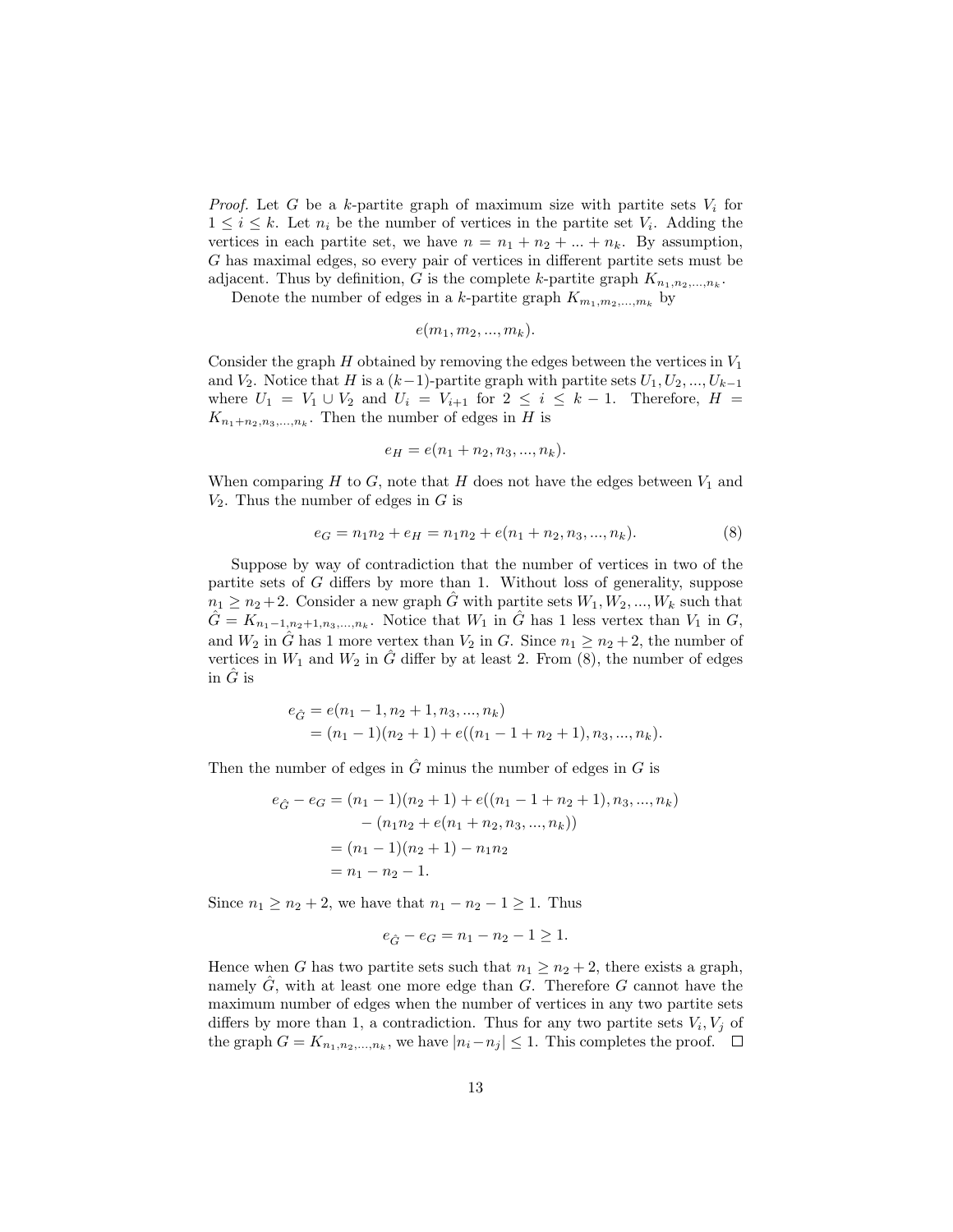**Lemma 5.2.** [4] If G is a graph on n vertices that contains no  $K_{k+1}$ , then there is a  $k$ -partite graph  $H$  with the same vertex set as  $G$  such that

$$
\deg_G(z) \le \deg_H(z)
$$

for every vertex  $z$  of  $G$ .

*Proof.* This proof is by strong induction on  $k$ .

For our base case, let  $k = 2$ . Let  $G = (V, E_G)$  be a graph on n vertices that does not contain a  $K_3$ . We want to show there is a bipartite graph  $H = (V, E_H)$ with the same vertex set as G such that

$$
\deg_G(z) \le \deg_H(z)
$$

for every vertex  $z$  in  $G$ .

Let  $\Delta(G) = \max\{\deg(v) : v \in V(G)\}\$  and choose a vertex x in G such that  $deg_G(x) = \Delta(G)$ . Let W be the set of vertices adjacent to x. Note that any two vertices in W cannot be adjacent, otherwise G would contain a  $K_3$ . Also, W only contains vertices adjacent to x, so x is in the set of vertices  $V \setminus W$ .

Define a new graph  $H$  on the vertices of  $G$  such that  $H$  is a complete bipartite graph with partite sets W and  $V \setminus W$ . Note that H only has the same vertex set as G, and not necessarily the same edge set as G. We want to show that  $deg_G(z) \le deg_H(z)$  for every vertex z in G.

Consider a vertex z in  $V(G) = V(H)$ . First, suppose  $z \in W$ . Note that no two vertices in  $W$  are adjacent in  $G$  or  $H$ . Then since  $z$  is adjacent to all vertices in  $V \setminus W$  in H we have

$$
\deg_H(z) = n - |W| \ge \deg_G(z).
$$

Now suppose  $z \in V \setminus W$ . Then

 $deg_H(z) = deg_H(x)$ , since W consists of all vertices adjacent to x

 $=\deg_G(x)$ , since x is adjacent to all vertices in W in the graph G

 $\geq$  deg<sub>C</sub>(z), since we chose x to have maximal degree in G.

Thus there is a bipartite graph  $H$  with the same vertex set as  $G$  such that

$$
\deg_G(z) \le \deg_H(z)
$$

for every vertex  $z$  in  $G$ . Therefore the base case holds.

For our induction hypothesis, suppose that for a graph  $G$  of order  $n$  with no  $K_{\ell+1}$  as a subgraph, for all  $1 \leq \ell < k$ , there exists an  $\ell$ -partite graph H with the same vertex set as G such that  $\deg_G(z) \leq \deg_H(z)$  for every vertex z in G.

We want to show that for a graph G of order n with no  $K_{k+1}$  as a subgraph that there exists a k-partite graph H such that  $deg_G(z) \leq deg_H(z)$  for every vertex  $z$  in  $G$ .

Let  $G = (V, E)$  be a graph on *n* vertices with no  $K_{k+1}$  as a subgraph. Let  $x$  be a vertex in  $V$  with maximal degree. Let  $W$  be the set of vertices adjacent to x.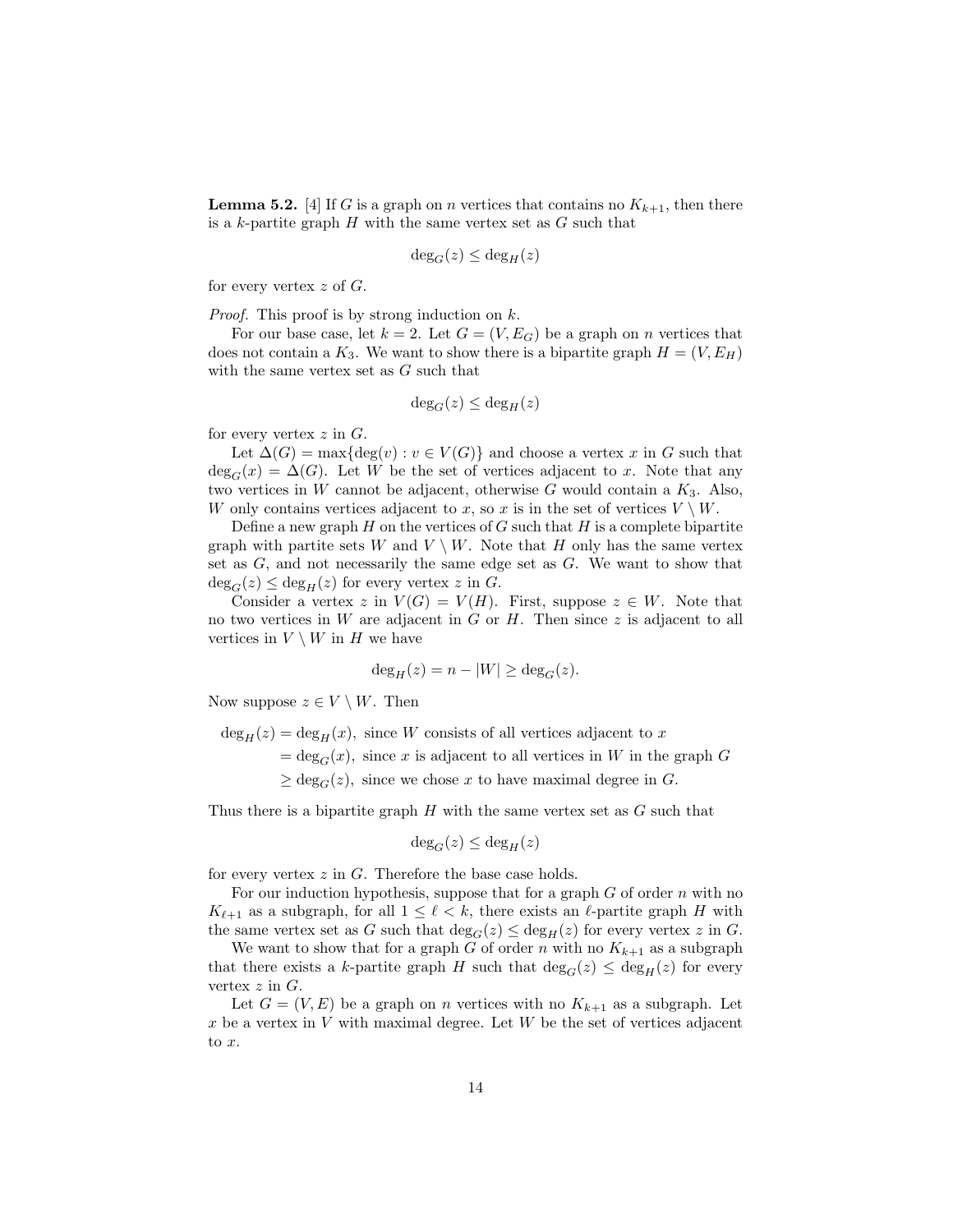Let  $G_0$  be the subgraph induced by the vertices in W. Then  $G_0$  cannot contain  $K_k$  as a subgraph, otherwise G would contain a  $K_{k+1}$  as a subgraph since  $x$  is adjacent to all vertices in  $W$ . By our induction hypothesis, there exists a  $(k-1)$ -partite graph  $H_0$  such that

$$
\deg_{G_0}(z) \le \deg_{H_0}(z) \tag{9}
$$

for every vertex  $z$  in  $W$ .

Define a new graph  $H$  on the vertices of  $G$  where the  $E_H$  includes all the edges in  $H_0$  and the edges between every vertex in W and in  $V \setminus W$ . First, consider a vertex z in  $V \setminus W$ . Recall that x is also in  $V \setminus W$ . Then we have

$$
\deg_G(z) \le \deg_G(x)
$$

since the vertex  $x$  was chosen with maximal degree in  $G$ . Then

$$
\deg_G(x) = \deg_H(x) = \deg_H(z)
$$

since all vertices in W in H are adjacent to all vertices in  $V \setminus W$  in H, and  $deg_G(x) = |W|$ . Thus for every vertex z in  $V \setminus W$ , we have

$$
\deg_G(z) \le \deg_H(z) \tag{10}
$$

since all vertices in W are adjacent to all vertices in  $V \setminus W$  in H.

Now consider a vertex  $z$  in  $W$ . Then

$$
\deg_G(z)\leq \deg_{G_0}(z)+|V\setminus W|
$$

since  $G_0$  does not contain the vertices in  $V \setminus W$ . Then, adding  $|V \setminus W|$  to (9) we have

$$
\deg_{G_0}(z) + |V \setminus W| \le \deg_{H_0}(z) + |V \setminus W|.
$$

Notice

$$
\deg_{H_0}(z) + |V \setminus W| = \deg_H(z),
$$

because  $H$  was constructed by connecting every vertex in  $W$  to every vertex in  $V \setminus W$ , in addition to keep all the adjacencies in  $H_0$ . Thus

$$
\deg_G(z) \le \deg_H(z) \tag{11}
$$

for every vertex  $z$  in  $W$ . Now by (10) and (11), we have that

$$
\deg_G(z) \le \deg_H(z)
$$

for every vertex  $z$  in  $V$ . Thus we have shown that there is a  $k$ -partite graph H such that  $deg_G(z) \le deg_H(z)$  for every vertex z in G, hence the lemma is proved. proved.

Now to prove Turán's Theorem - Version 2.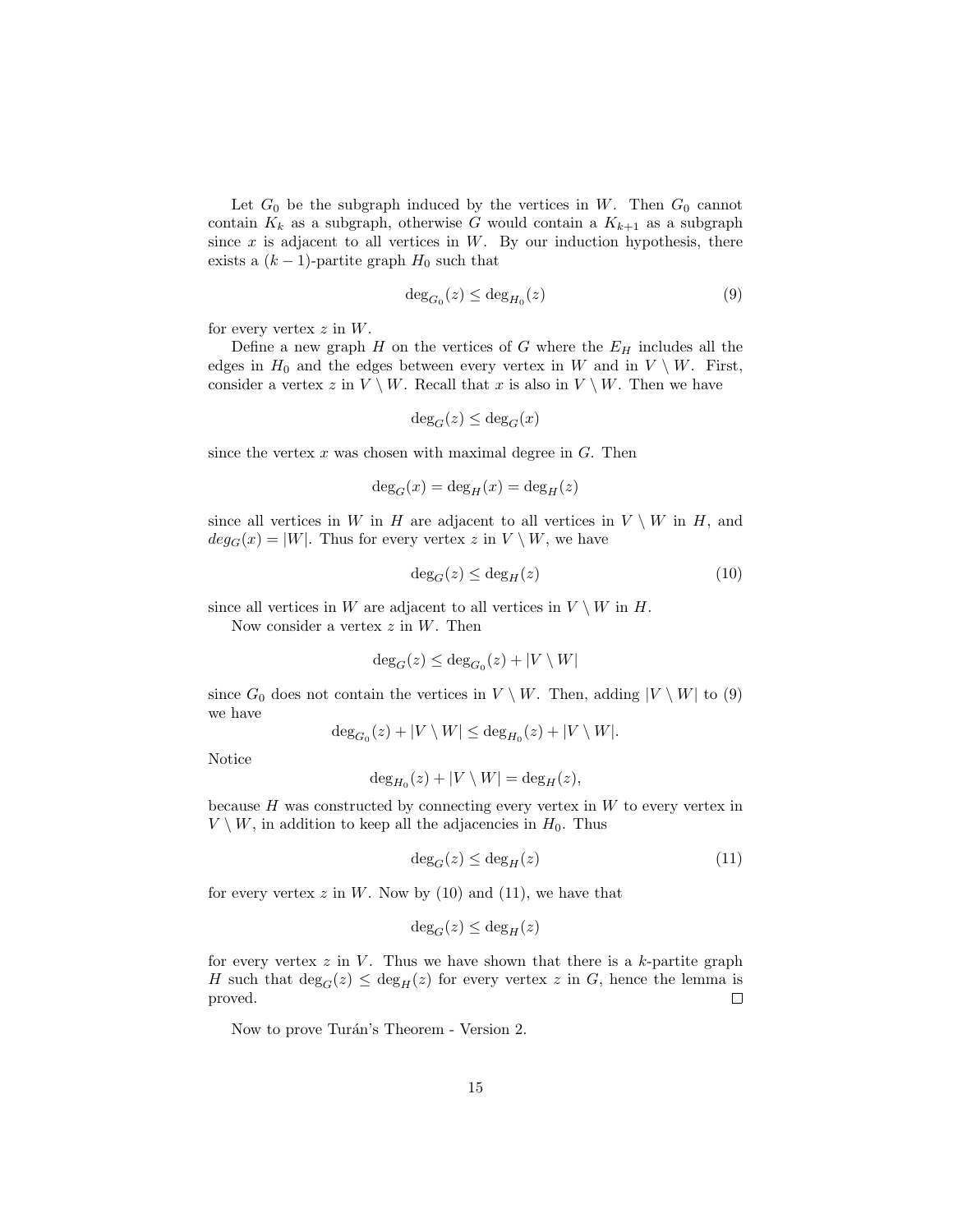**Turán's Theorem - Version 2.** [4] The largest graph with n vertices that contains no subgraph isomorphic to  $K_{k+1}$  is a complete k-partite graph  $K_{n_1,n_2,...,n_k}$ with  $n = n_1 + n_2 + ... + n_k$  and  $|n_i - n_j| \leq 1$  for all  $i, j \in \{1, 2, ..., k\}$  with  $i \neq j$ .

*Proof.* Let G be a graph on n vertices that does not contain a subgraph isomorphic to  $K_{k+1}$ . By Lemma 5.2, we have that there exists a k-partite graph H with the same vertex set as G such that  $deg_G(z) \leq deg_H(z)$  for every vertex  $z$  in  $G$ . Therefore the size of  $H$  is greater than or equal than the size of G. By Lemma 5.1, we have that the largest k-partite graph with n vertices is the complete k-partite graph  $K_{n_1,n_2,...,n_k}$  with  $|n_i - n_j| \leq 1$ . Thus the largest graph with *n* vertices with no  $K_{k+1}$  as a subgraph is a complete k-partite graph  $K_{n_1,...,n_k}$  with  $n_1 + n_2 + ... + n_k = n$  and  $|n_i - n_j| \leq 1$ . Hence Turán's Theorem is proved.  $\Box$ 

Indeed, these two versions of Turán's Theorem are equivalent. Version 1 gives an upper bound on the number of edges in a graph without some  $p$ -clique. In section 4 we found the size of Turán graphs  $T_{n,p-1}$  to meet this bound when  $p-1$  divides n, or to fall just below this bound when  $p-1$  does not divide n. Version 2 says that Turán graphs are the largest graphs that satisfy these conditions. It has been shown in section  $11.2$  in [3] that Turán graphs are in fact the unique graphs of maximum size that satisfy Turán's Theorem.

Finally we have seen three very different proof of Turán's Theorem. In the probabilistic proof we relied on the expected value of the order of a largest clique in a graph to deduce the upper bound for the number of edges. In the combinatorial proof we cleverly counted the number of edges in any graph without some *p*-clique to arrive at that same upper bound. In the graph theoretic proof we utilized the structure of Turán graphs to show that these graphs attain the maximum number of edges. Of course, there are more than just three ways to prove Turán's Theorem, and more than just two ways to state it. The proofs presented here used various techniques from distinct areas of mathematics. Each of them has their own practicality and elegance in extremal graph theory. It remains the reader's decision to choose which proof of Turán's Theorem is most favorable.

#### References

- [1] M. Aigner and G. M. Ziegler, Proofs from THE BOOK, Springer-Verlag Berlin Heidelberg, 2014.
- [2] B. Bollobás, *Extremal Graph Theory*, Dover Publications, Inc., Mineola, 2004.
- [3] G. Chartrand and P. Zhang, A First Course in Graph Theory, Dover Publications, Inc., Mineola, 2012.
- [4] N. Hartsfield and G. Ringel, Pearls in Graph Theory, Dover Publications, Inc., Mineola, 2003.